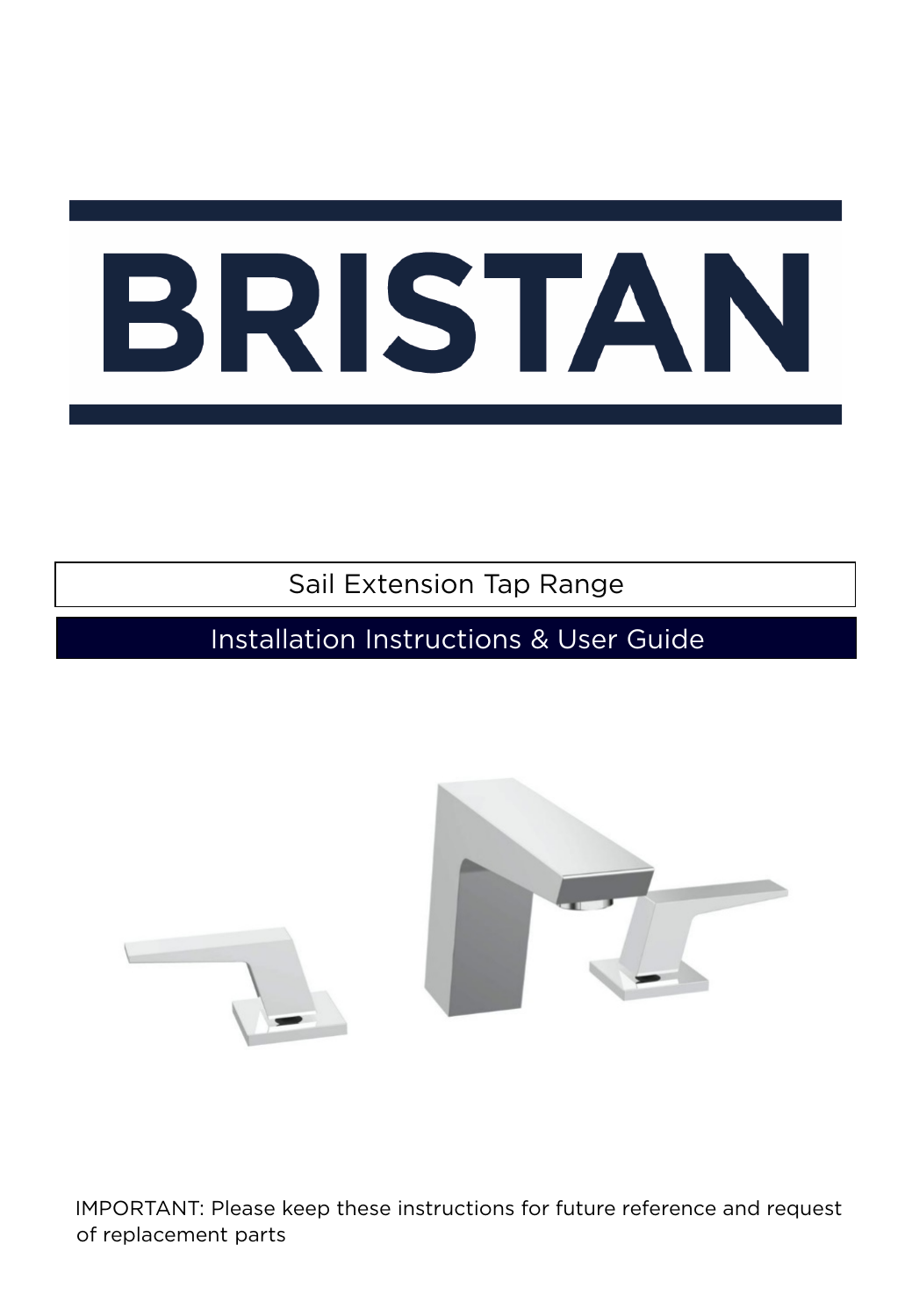

#### Contents

- Thank you for choosing Bristan, the UK's leading showers and taps expert. We have
- designed this product with your enjoyment in mind. To ensure that it works to its full
- potential, it needs to be fitted correctly. These fitting instructions have been created to give
- you all of the information you need and, if you need any further help, please do not hesitate

to give us a call on 0330026 6273.

| <b>Important Safety Information</b> |           |  |
|-------------------------------------|-----------|--|
| <b>General Specifications</b>       |           |  |
| Dimensions                          |           |  |
| Installation                        |           |  |
| 3 Hole Basin Mixer & Bath Filler    | 07        |  |
| <b>Wall Mounted Basin Mixer</b>     | 08        |  |
| 4 Hole Bath Shower Mixer            | 09-10     |  |
| Floor Standing Bath Shower Mixer    | $11 - 12$ |  |
| Maintenance                         |           |  |
| Troubleshooting                     |           |  |
| Guarantee                           |           |  |
| <b>Notes</b>                        |           |  |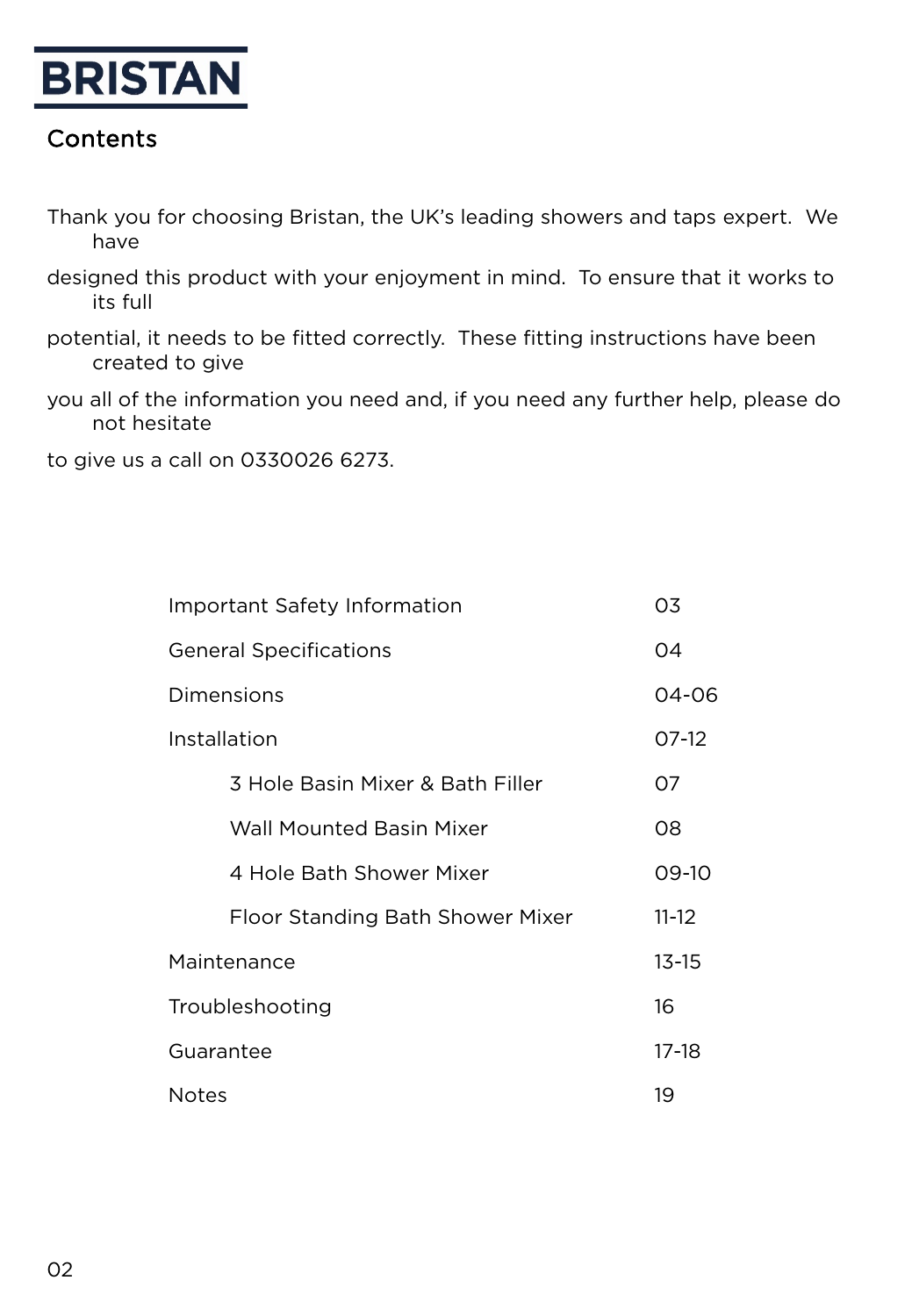# Important Safety Information

- Please read these instructions thoroughly and retain for future use.
- All products manufactured and supplied by Bristan are safe provided they are installed correctly, used correctly and receive regular maintenance in accordance with these instructions.

#### • If you are in any doubt about your ability to install this product safely you must employ the

#### services of an experienced qualified plumber.

• Remove all packaging and check the components for damage before starting installation.



Before starting any installation please consider the following: Prior to drilling into walls, check that there are no hidden electrical wires, cables or water supply pipes. This can be checked with the aid of an electronic

detector.

- If power tools are used do not forget to:  $\overline{\phantom{a}}$  Wear eye protection
	-
	- Unplug equipment after use
- This product **must** not be modified in any way as this will invalidate the guarantee.

• These fittings need to be installed in accordance with and meet the requirements of the Water

Supply (Water Fittings) Regulations 1999 and Scottish Byelaws 2004.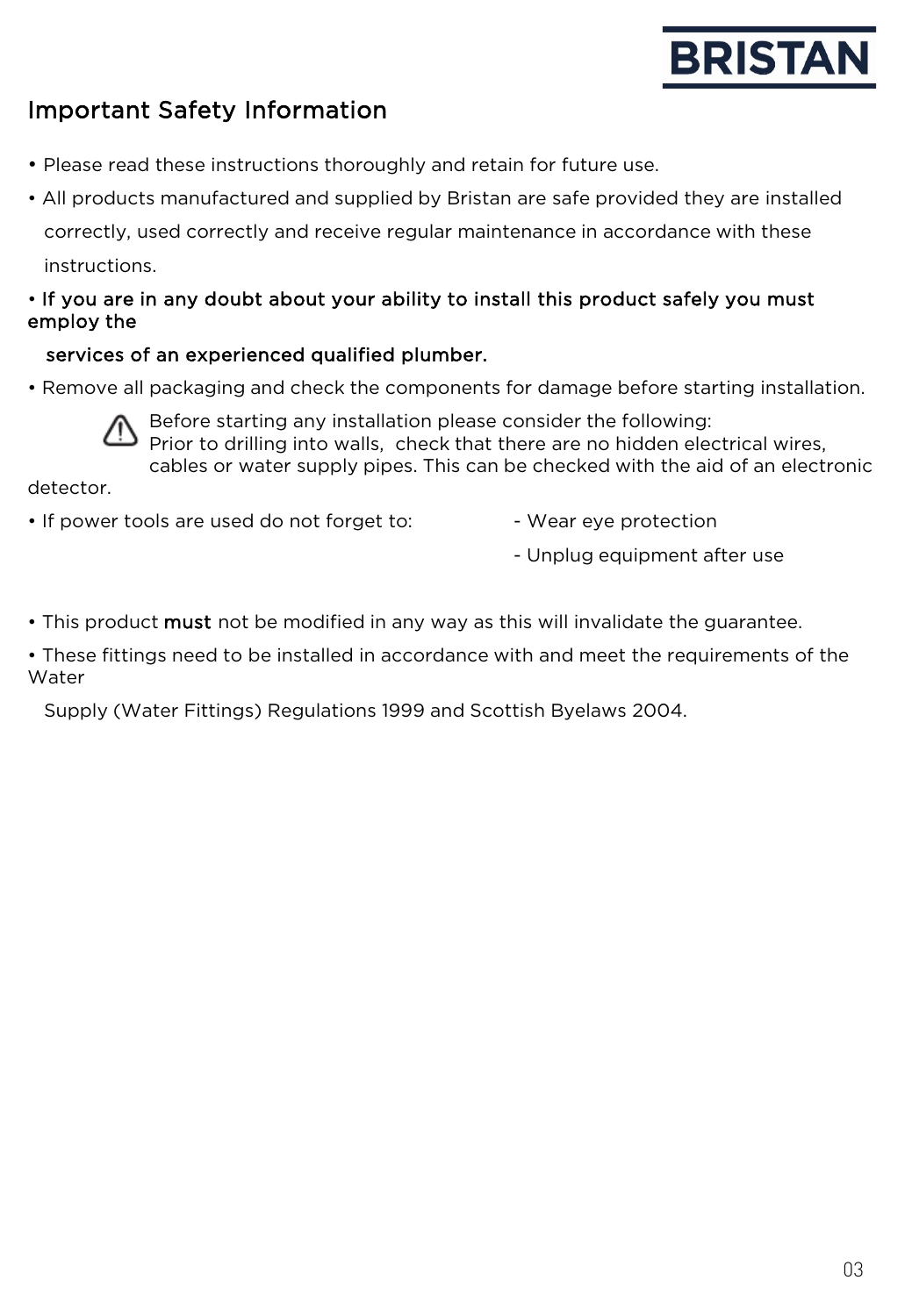# General Specifications

| Operating pressure range (bar) |                                    | Min | Max |
|--------------------------------|------------------------------------|-----|-----|
|                                | 3 Hole Basin Mixer                 | O.4 | 5.0 |
|                                | 3 Hole Bath Filler                 | 2.0 | 5.0 |
|                                | Wall Mounted Basin Mixer           | O.2 | 5.0 |
|                                | 4 Hole Bath Shower Mixer           | 1.5 | 5.0 |
|                                | Floor Standing Bath Shower Mixer   | 2.0 | 5.0 |
|                                | Maximum static pressure - 10.0 bar |     |     |

NOTE:- Nominally equal (balanced) inlet supply pressures are recommended for optimum Performance of mixer taps.

Designed to comply with BS EN 200 for single taps / combination taps for water systems of type 1 and 2 general technical specifications; and to be used within systems designed to BS 6700.

- BS 6700 recommends the temperature of stored water should never exceed 65°C. A stored water
- temperature of 60°C is considered sufficient to meet all nominal requirements and will minimise

the build up of lime scale in hard water areas.

## Dimensions

3 Hole Basin Mixer

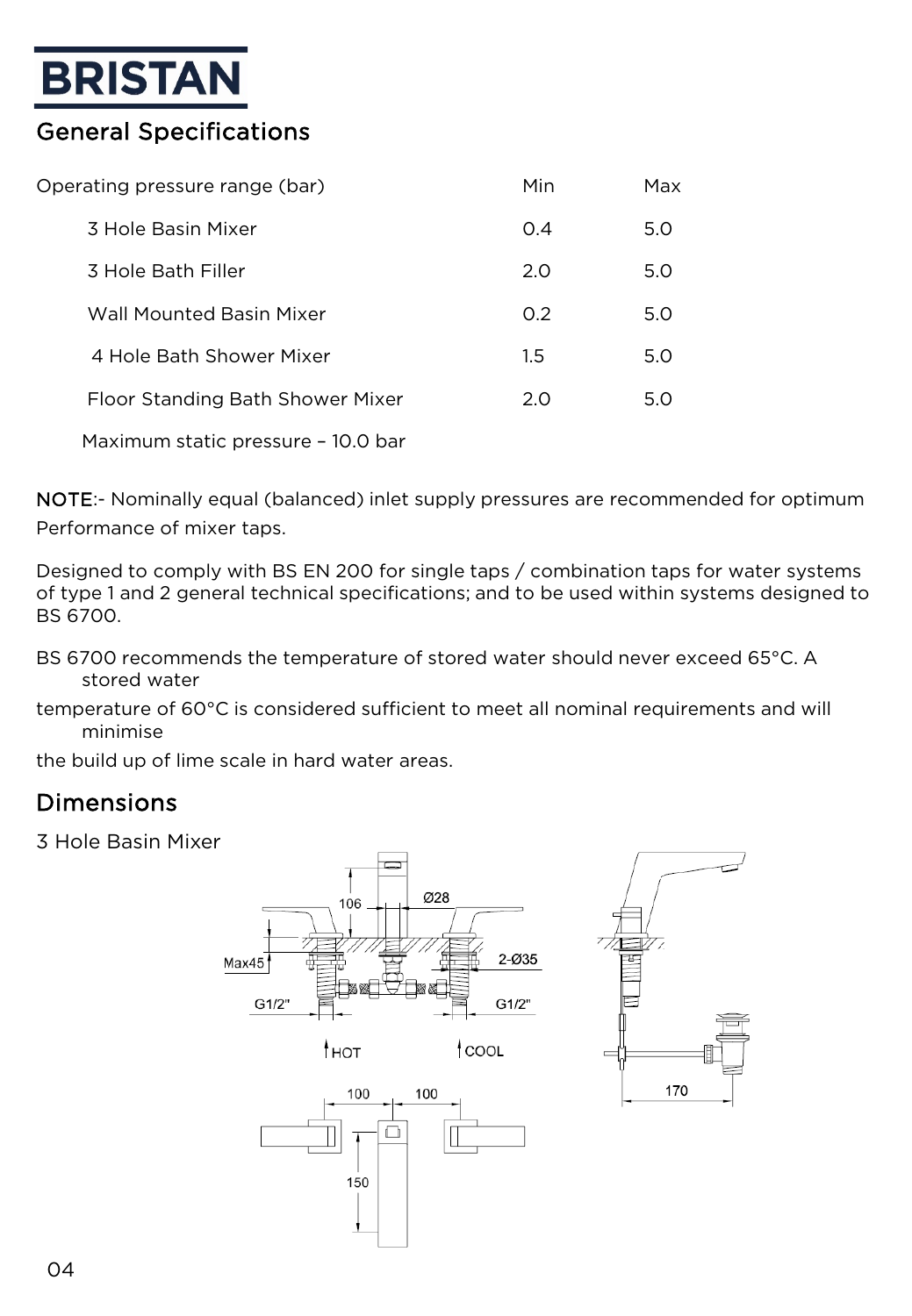

# Dimensions Cont.

3 Hole Bath Filler



#### Wall Mounted Basin Mixer



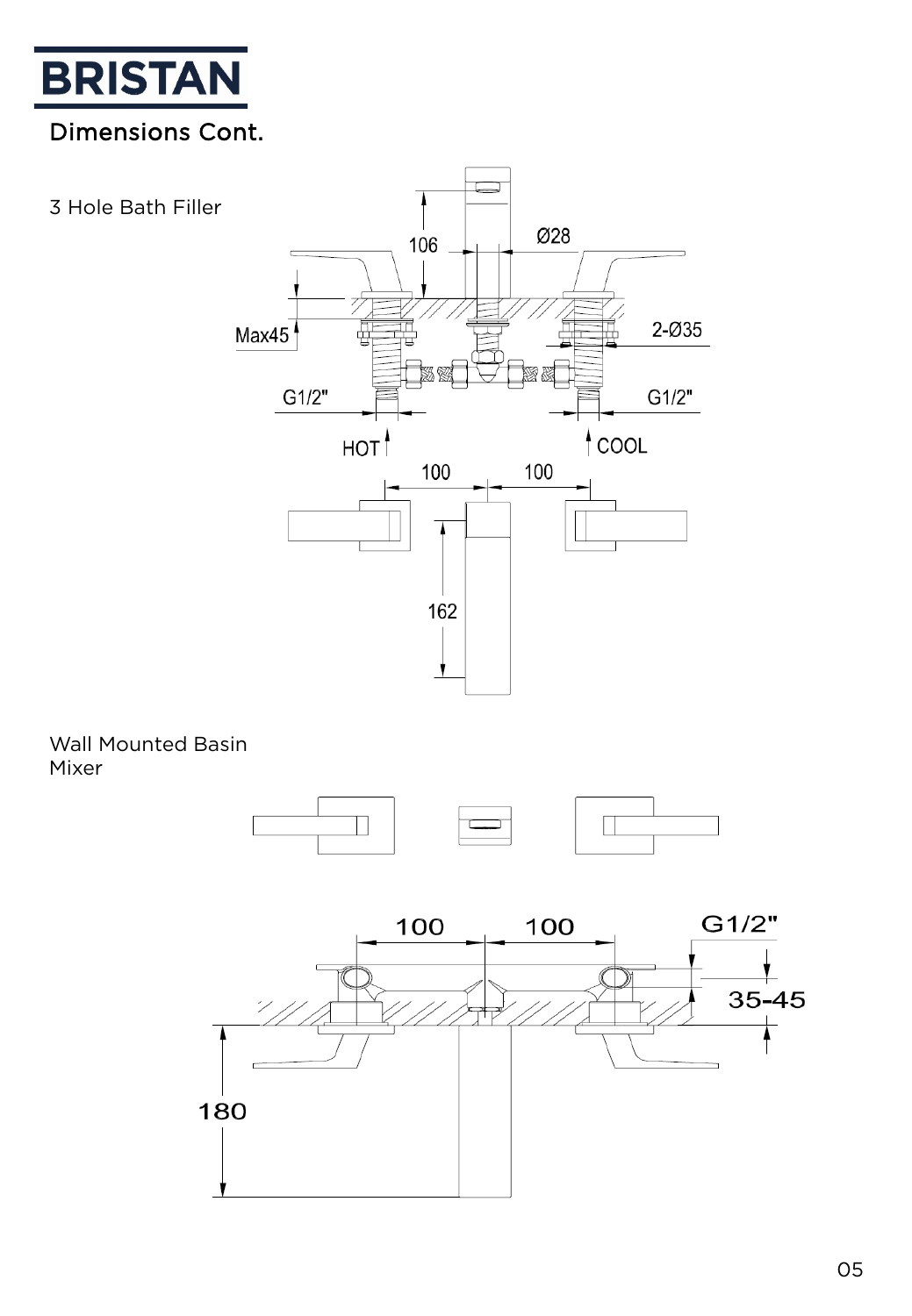

## Dimensions Cont.



Floor Standing Bath Shower Mixer

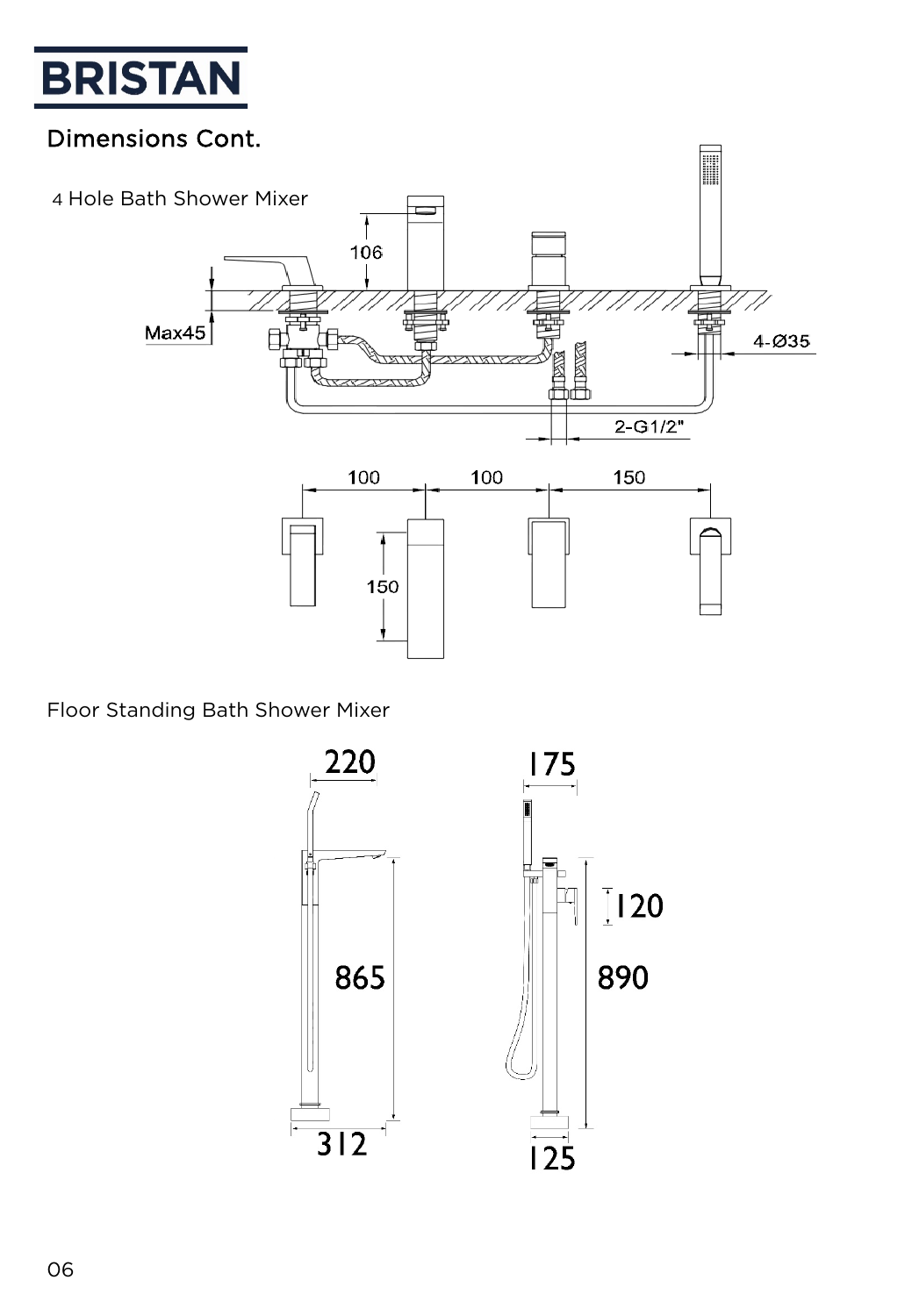## Installation

#### 3 Hole Basin Mixer & Bath Filler



1

- 1. Identify all components are present prior to starting installation.
- 2. Unscrew the plinth (4) from the threaded tail to remove the handle (2).
- 3. Fit the side body threaded tails (9) to the underside of the basin and secure in place by screwing the plinth (4) and handle (2) back on to the threaded tails (9), and tighten the backnuts (7).
- 4. Unscrew the T-Joint assembly (8), washers and backnut (7) from the thread of the spout (1) and fit the spout to the basin tightening the backnut (7).
- 5. Re-attach the T-joint assembly (8) and connect to the side bodies (hot on the left, cold on the right when viewed from the front), by using the desired length of 15/22mm copper pipe (not supplied) and compression fittings (not supplied).
- 6. Connect the hot and cold water supplies to the side bodies (hot to the left hand side), fully open both valves, letting them run for a few minutes to flush the system.
- 7. Check all joints and connections for leaks.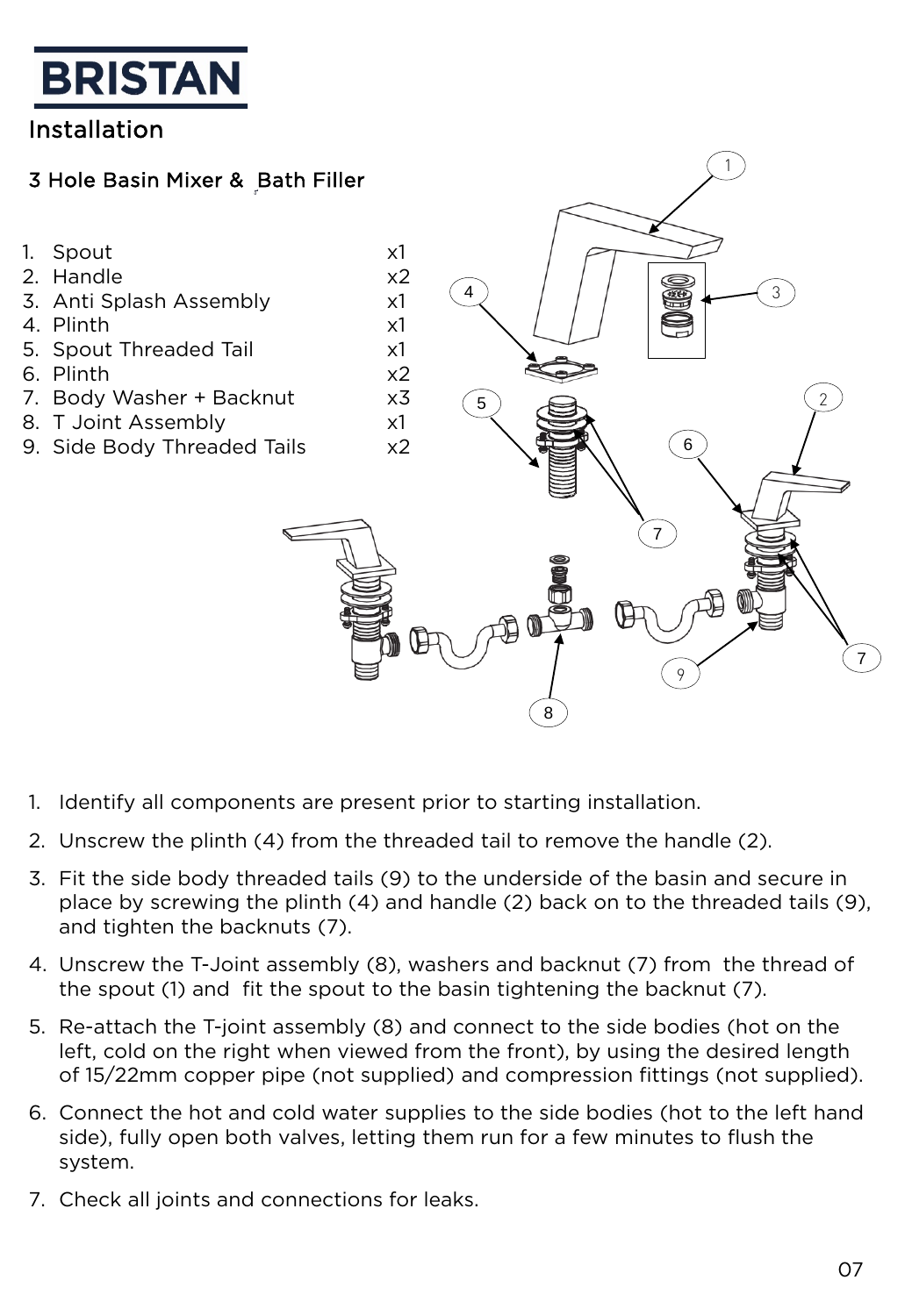



Prior the drilling into walls, check there no hidden electrical wires, cables or water supply pipes with the aid of an electronic detector. If you use power tools do not forget to:

- Wear eye protection
- Unplug equipment after use.
- 1. Identify all components are present prior to starting installation.
- 2. Decide on the final position of the basin mixer (1)
- 3. Plumb up the hot and cold supply pipes to the required position.
- 4. Attach pipework to the hot and cold inlets (hot on the left and cold on the right when viewed from the front) using a ½" BSP to 15mm connection (Not supplied).
- 5. Secure mixer body using the screws (10) and wall plugs (9). Note: Before finishing the wall turn on water supplies to check both correct mixer function and for leaking connections.
- 6. Set fitting into wall and complete wall surface. Please note, it is important that the spout (6) is not damaged and that sufficient thread is left exposed to allow the spout (6) and the valve shrouds (3) to fit.
- 7. Fit the spout (6) and tighten the grub screws (7) to secure in position.
- 8. Screw the valve shrouds (3) onto the valves (2) and push the handles (5) onto the valve shrouds (3).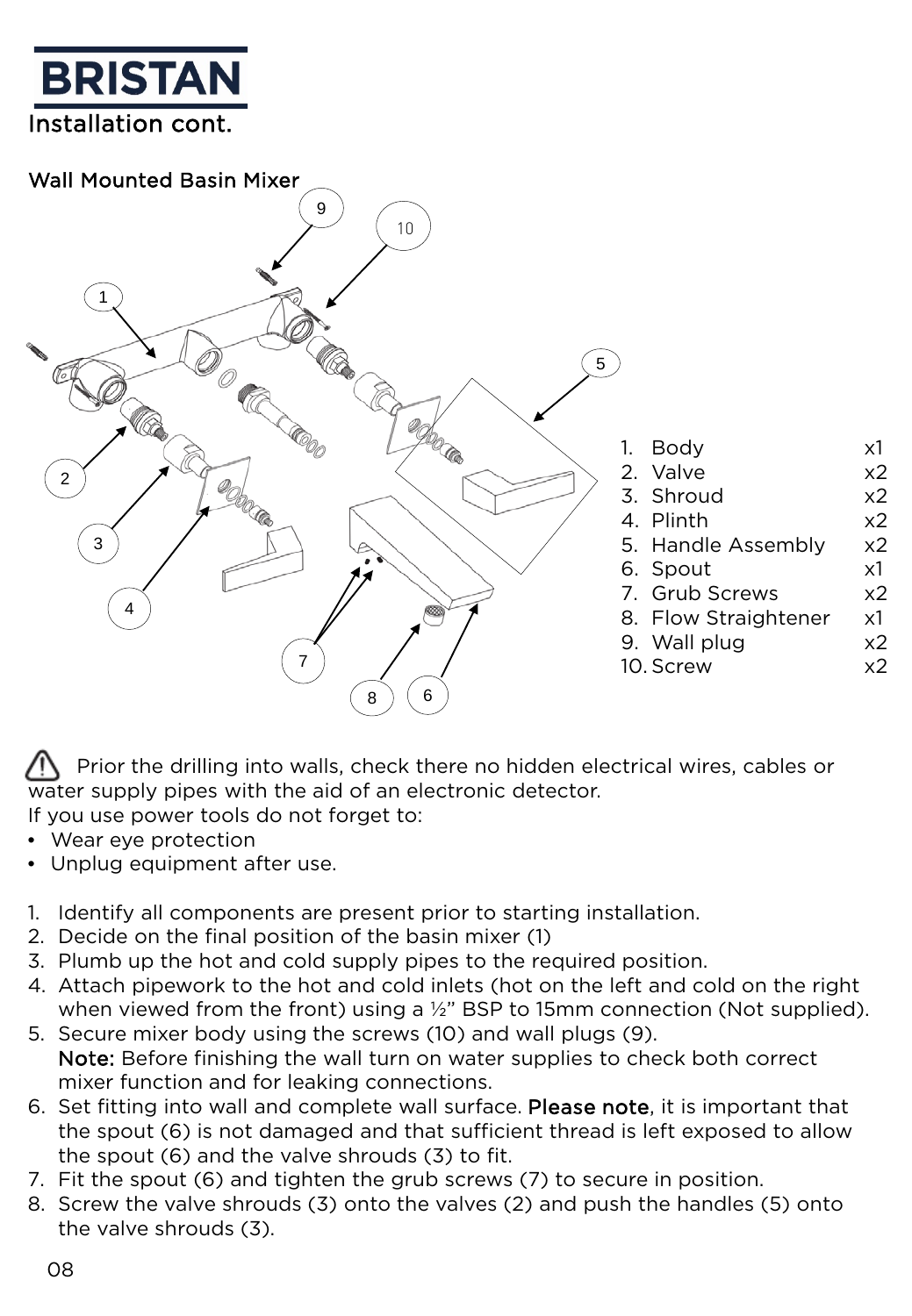

## Installation Cont.

#### 4 Hole Bath Shower Mixer



- 1. Tap body x1
- 2. Lever handle x2
- 3. Handset x1
- 4. Anti- Splash Assembly x1
- 5. Diverter x1
- 6. Plinth x1
- 7. Backnut + Washers x3
- 8. T- Joint Assembly x1

| 9. Hot Tap Assembly           | x1             |
|-------------------------------|----------------|
| 10. Cold Tap Assembly         | $\times 1$     |
| 11. CD Valve                  | x <sub>2</sub> |
| 12. Flexible Connecting Pipes | x <sub>2</sub> |
| 13. Connection Hose           | $\times 1$     |
| 14. Hose                      | $\times$ 1     |
| 15. Weight                    | $\times$ 1     |
| 16. Handset Connection        | v1             |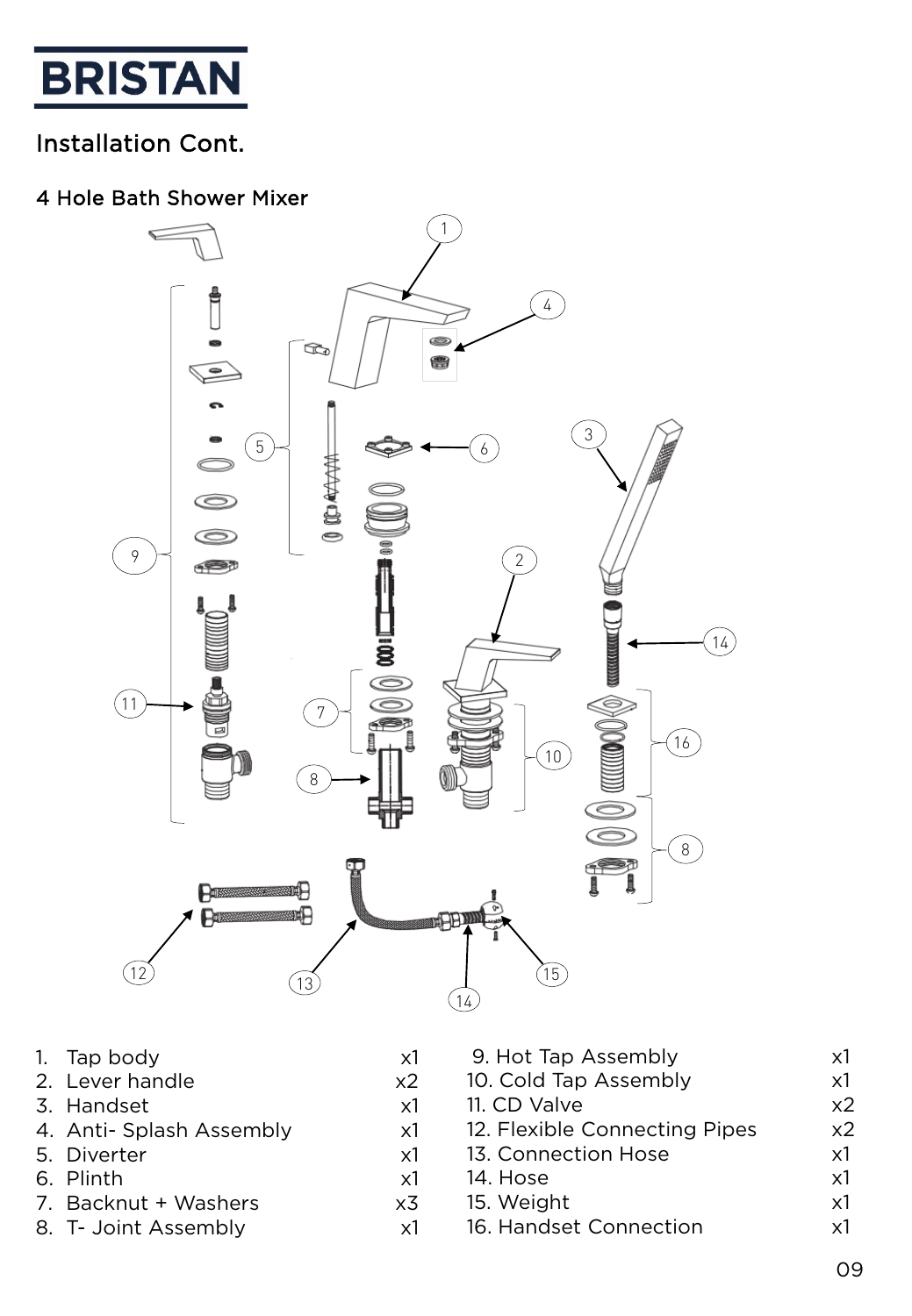

#### 4 Hole Bath Shower Mixer

- 1. Identify all components are present prior to starting installation.
- 2. Remove the side body handles from the side body assemblies. Connect the side body assemblies (9 &10) to the T-joint assembly (8), using the flexible connecting pipes supplied (12), (hot on the left, cold on the right when view from the front).
- 3. Remove the backnut and washer (7) from the tap body assembly and fit the tap body (1) to the appropriate bath hole, re-applying the backnut and washer from the underside, in order to secure the tap body (1) to the bath.
- 4. Feed the side body assemblies (9&10 ) through the appropriate bath holes and re-attach the side body handles (2). Ensure that the backnuts are tightened to secure each fitting to the bath. A suitable spanner may be required.

Note: The weight (15) is fitted to the hose (14) to ensure the hose drops back down after use.

- 5. Secure the handset connection (16) to the appropriate bath hole and connect the hose (14) to the hose extension (13). Connect the hose extension (13) to the T-joint assembly (8). Feed the hose through the handset connection (16) and connect to the handset (3).
- 6. Connect the hot and cold supplies to the side bodies (hot on the left, cold on the right when viewed from the front), fully open both valves, letting them run for a few minutes to flush the system.
- 7. Operate the mixer in both bath and shower mode. To switch from bath to shower mode pull the diverter lever (5) up. To revert back to bath fill while in use push the diverter lever down. The bath shower mixer will automatically revert back to bath fill if turned off while in shower mode.
- 8. Check all joints and connections for leaks.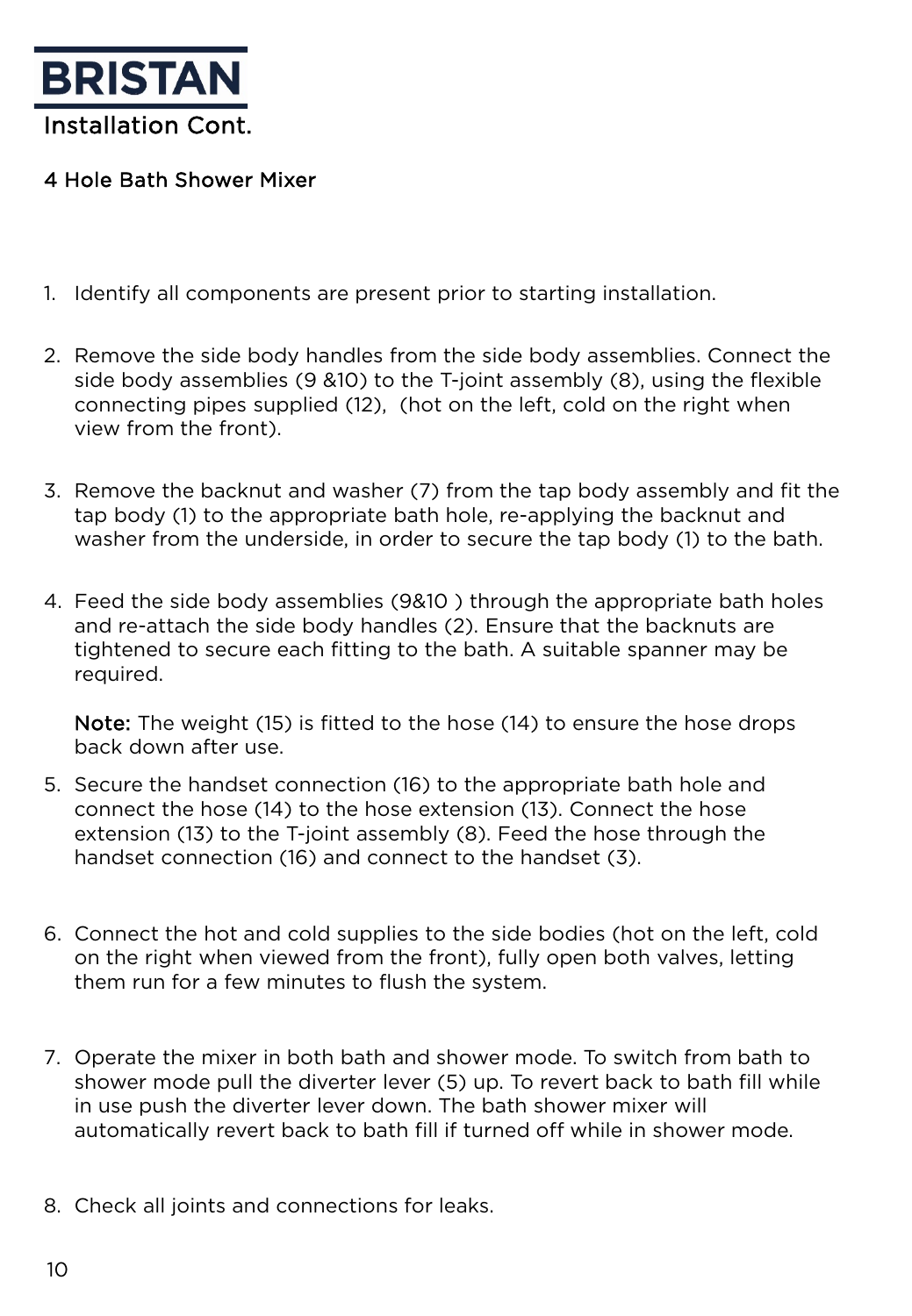

#### Floor Standing Bath Shower Mixer



- 1. Handset x
- 2. Tap Body X
- 3. Handle x
- 4. Anti- Splash x1
- 5. Flexi Tails x2
- 6. Plinth x1
- 7. Fixings x3

| :1 | 8. Fixing Base              | x1 |
|----|-----------------------------|----|
| :1 | 9. Cartridge                | x1 |
| :1 | 10. Cartridge Retaining Nut | x1 |
| :1 | 11. Shroud                  | x1 |
|    | 2 12. Diverter              | x1 |
|    | 1 13. Shower Hose           | x1 |
|    | 3 14. Handset Holder        | ν1 |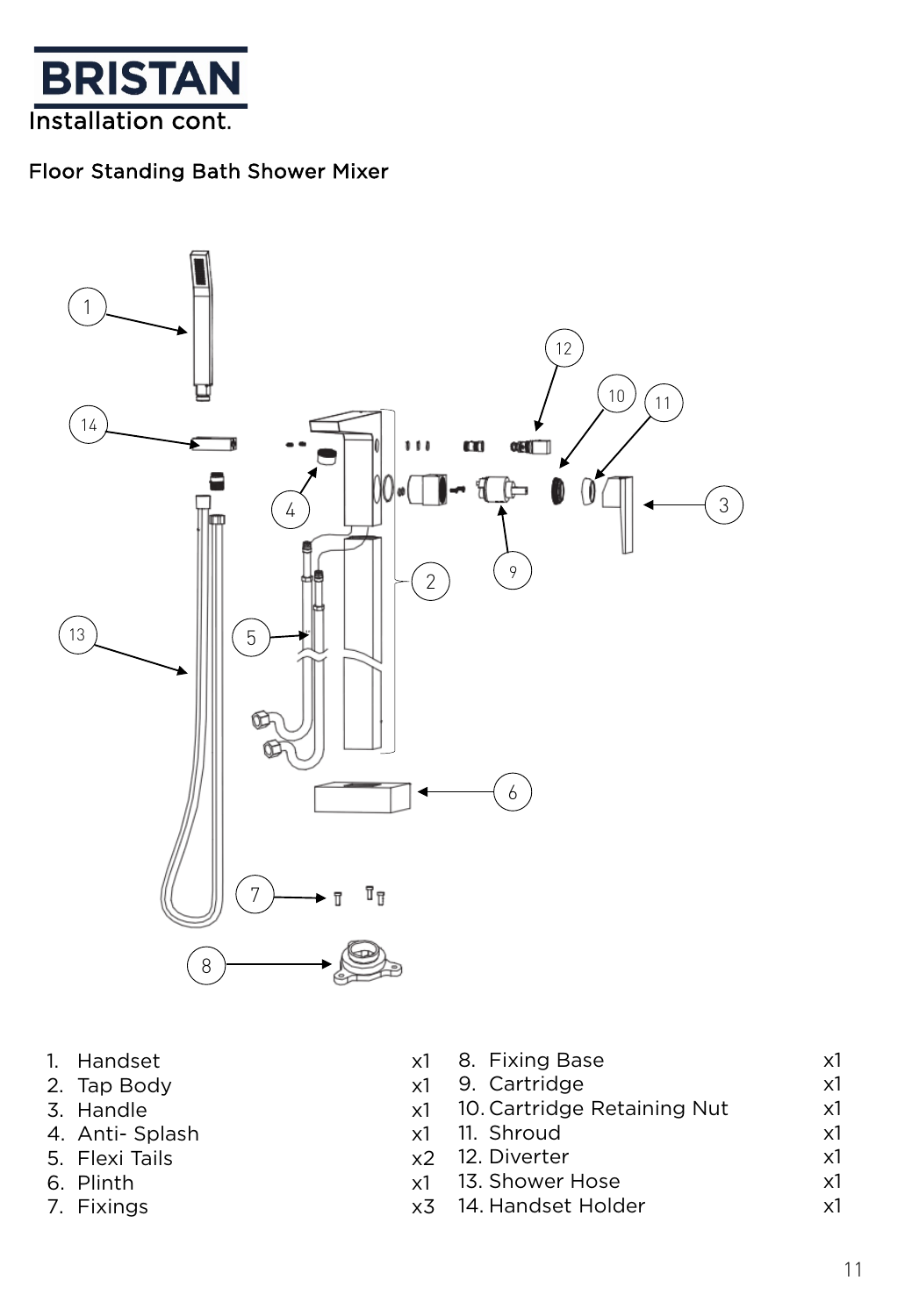

## Installation Cont.

#### Floor Standing Bath Shower Mixer

1. Identify all components are present prior to installation.

Note: If the bath filler is to be fitted onto wooden floorboards, the boards must be reinforced with additional wooden batons due to the height and weight of the bath filler. If the floorboards are not reinforced this may result in the bath filler flexing slightly during operation.

2. Slide the plinth (6) along the body and screw the fixing base (8) onto the tap body (2).



Ensure that the fixing base (8) is secured tightly to the tap body (2); failure to do so may result in the tap spout being able to move after installation.

- 2. Decide on the required position of the bath filler. Mark the 3 fixing holes of the base onto the floor surface, also marking a central 34 mm hole for the flexi tails.
- 3. Remove the bath filler and drill suitable holes for the fixings (7) and the central 34 mm hole.
- 4. Terminate suitable pipework for the water supplies under the floor and ensure the flexi tails (5) will be able to connect once the bath filler is fitted.
- 5. Connect the flexi tails (5) to the water supplies. The flexi tails are coloured red for hot and blue for cold.
- 6. Reposition the bath filler in to the chosen position and secure using the fixings (7) supplied.
- 7. Pull the plinth (6) down to cover the base (8).
- 8. Operate the mixer in both bath and shower mode. To switch from bath to shower mode, pull and then twist the diverter (12). To revert back to bath fill turn the diverter back.
- 9. Turn on water supplies. Operate handle (3) and leave for a few minutes, letting the water flow through, to check all joints and connections for leaks, before finishing floor work.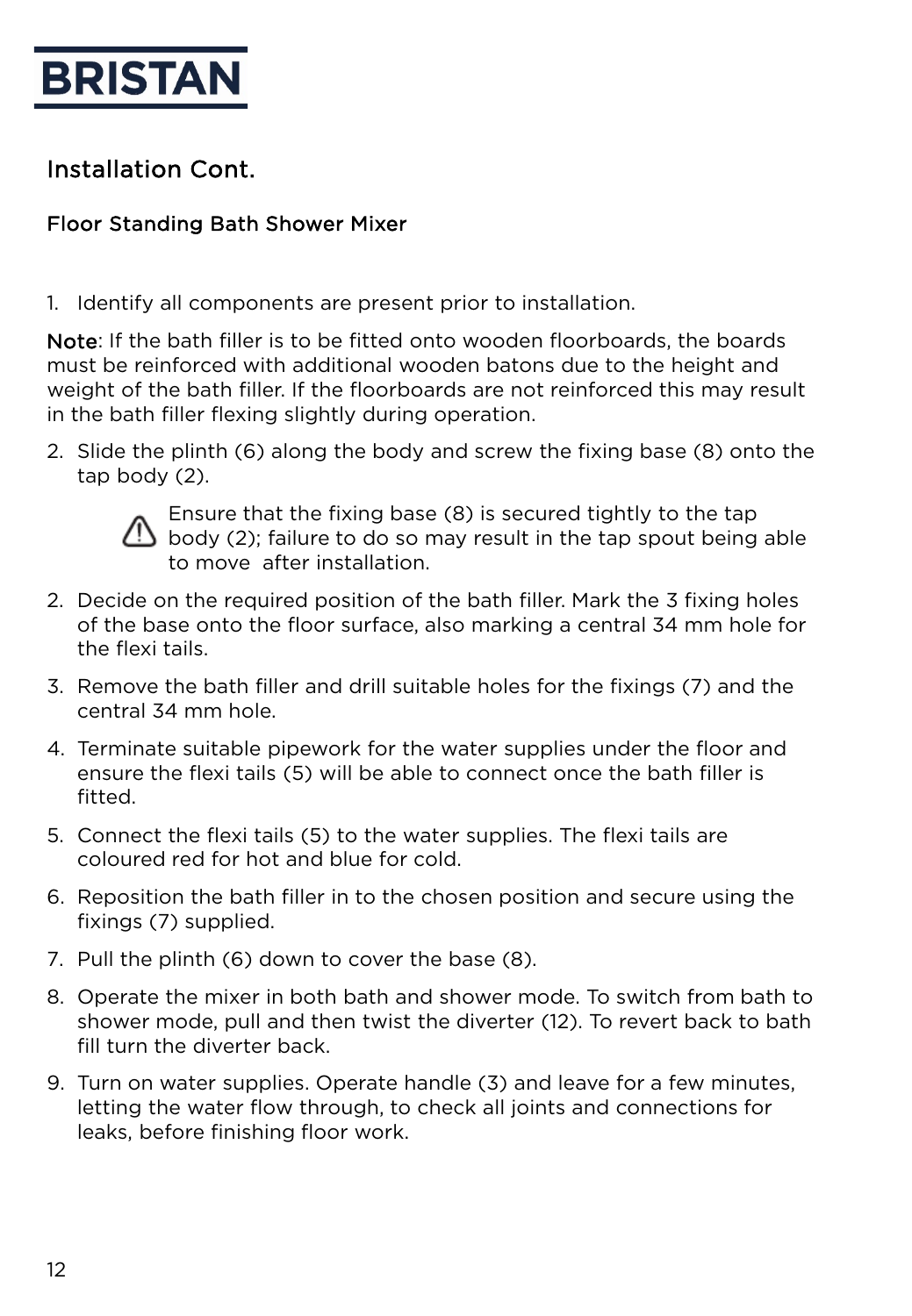## Maintenance

#### General Cleaning

Your fitting has a high quality finish and should be treated with care to preserve the visible surfaces. All finishes will wear if not cleaned correctly. The only safe way to clean your product is to wipe with a soft damp cloth. Stains can be removed using washing up liquid. All bathroom cleaning products (powders and liquids) will damage the surface of your fitting, even the non-scratch cleaners.

Note: Never use abrasive detergents or disinfectants or those containing alcohol, hydrochloric acid or phosphoric acid.

We advise that your fitting is regularly serviced in hard water areas to maintain optimum performance.

#### Cleaning the Showerhead:

#### SAI 4HBSM C SAI FSBSM C

Your Bristan showerhead has rub-clean nozzles for easy cleaning. Simply rub your fingers across the rubber spray jets regularly and before you turn the shower on to remove any scale or debris.

The hardness of the water in your area will determine how often you should clean your showerhead. Build up of scale in particularly hard water areas combined with constant use means you may need to clean your showerhead once a week. To ensure continued performance the showerhead needs to be regularly descaled.

Tip: If the showerhead is heavily scaled or has not be maintained for a long period of time a solution of hot water and white vinegar may be needed to clear the scale.

Mix a 50/50 solution and rub the nozzles thoroughly with the solution making sure the solution gets into all of the nozzles.

Wash off the solution with clean water.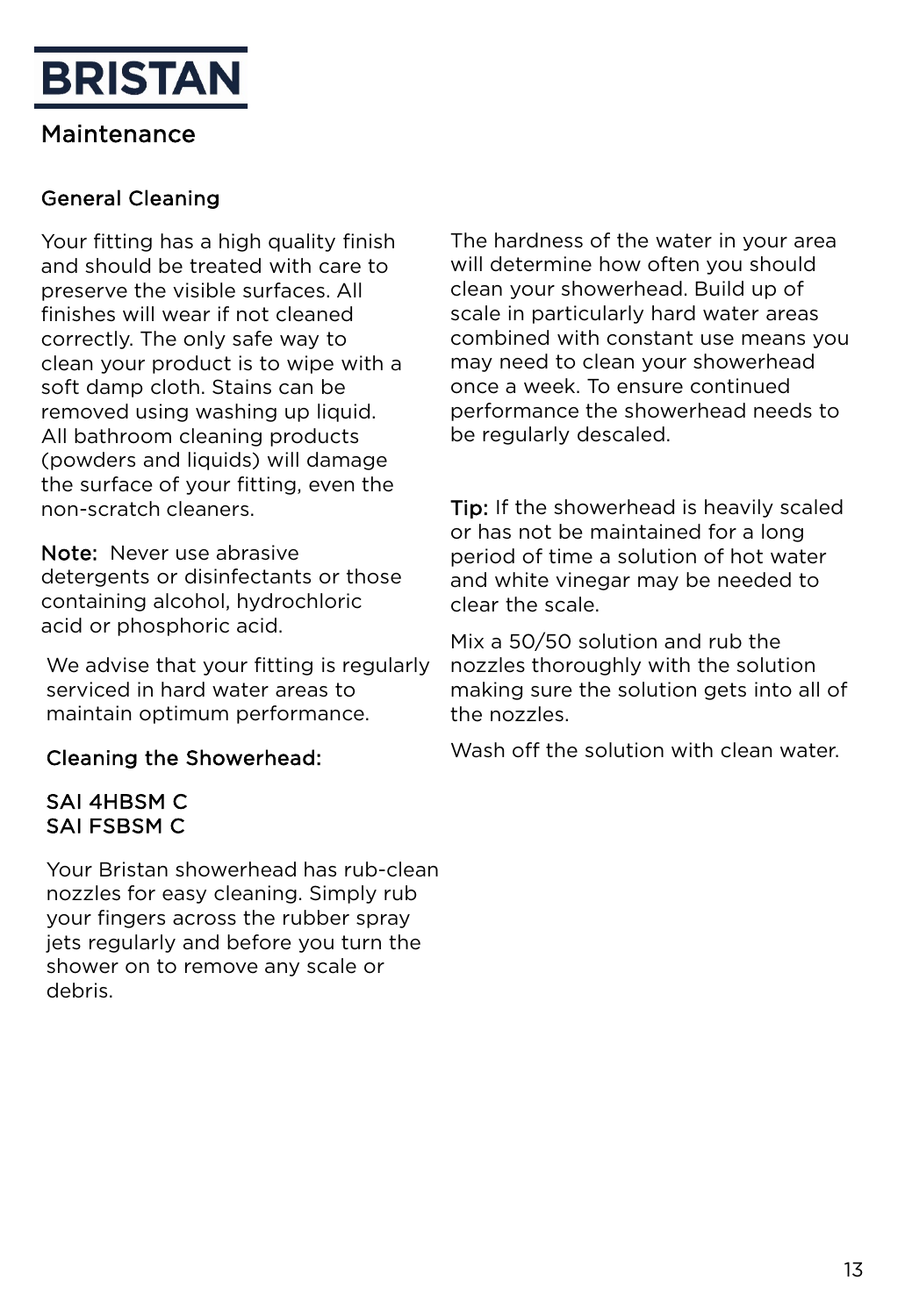#### Maintenance cont.

#### Cleaning the Valves:

If your fitting begins to leak the following should be carried out;

Isolate both hot and cold water supplies to the tap by either:

- Turning the water supply off at the mains stopcock or
- Turning off the isolation valves to the tap.
- 1. Remove the handle by unscrewing the plinth from the side body.
- 2. Unscrew the valve from inside of the side body using a suitable long socket.
- 3. Lift out the valve and clean thoroughly. Be sure to check and clean out the seating within the tap body/assembly.
- 4. If necessary replace the valve.

#### Please visit

www.bristan.com/sparesfinder in order to find spare parts for this product.

- 6. Place the valve back into the tap side body and tighten the valve fully using a suitable socket.
- 7. Screw the plinth back on to the side body. .

Note: It may be necessary to tighten the backnut.

8. Turn on water supply and check for leaks.

9. Contact our helpline if problem persists.

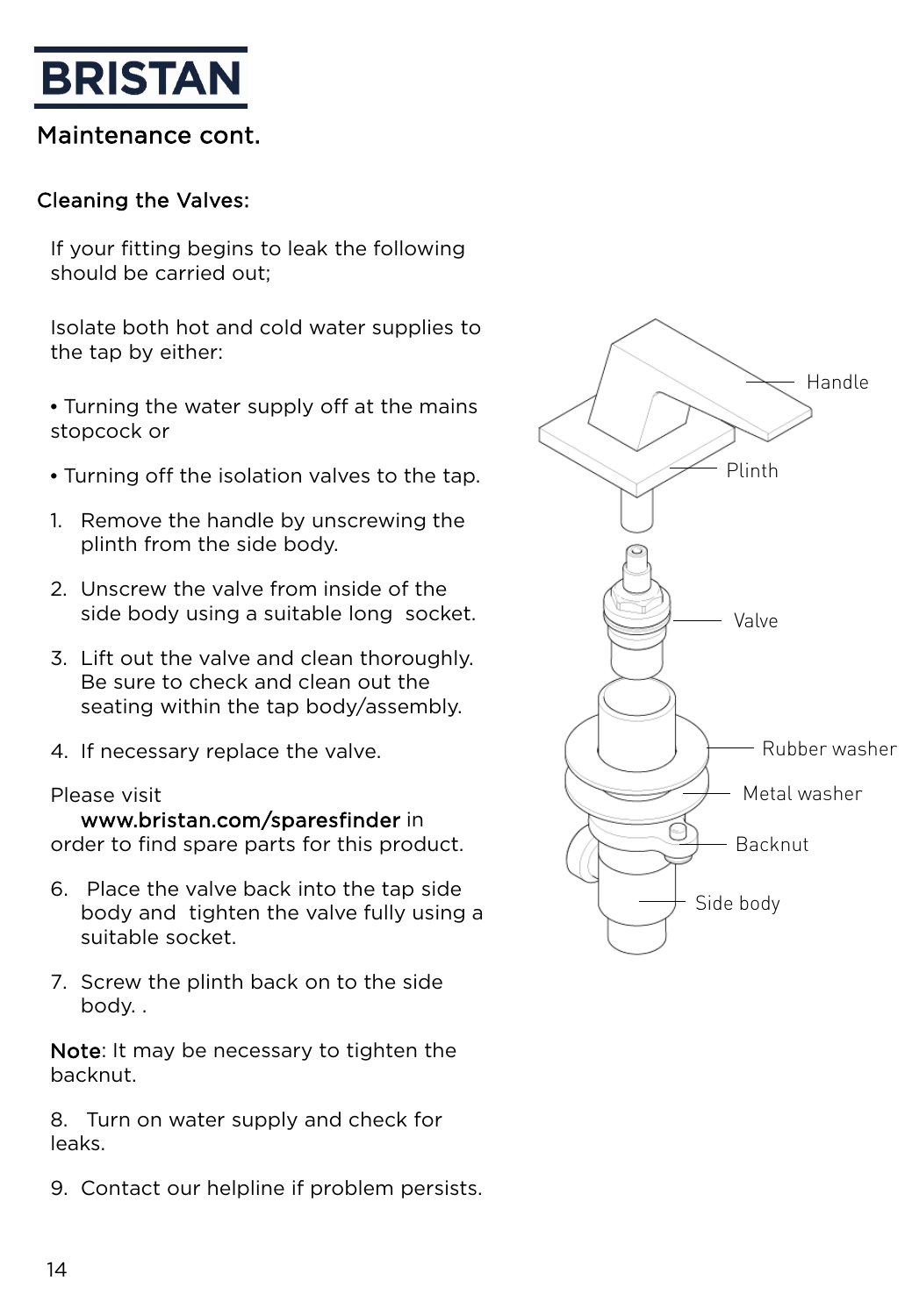#### Maintenance cont.

#### Cleaning the Cartridge:

If your fitting begins to leak the following should be carried out; Isolate both hot and cold water supplies to the tap by either:

- Turning the water supply off at the mains stopcock or
- Turning off the isolation valves to the tap.
- 1. Remove the handle loosing the grub screw.
- 2. Unscrew the shroud and cartridge retaining nut and pull the cartridge out from the body.
- 3. Clean the cartridge thoroughly under cold water to remove any build up of limescale or debris.

#### Please visit www.bristan.com/sparesfinder in

order to find spare parts for this product.

- 4. Replace the cartridge into the body and tighten the retaining nut to secure in place.
- 5. Screw the shroud onto the retaining nut and push the handle onto the cartridge. Tighten the grub screw.



#### Removing the Flexi Tails:

Should you need to replace the flexi tails, the following should be carried out;

Note: Before carrying out any maintenance insure the water supplies are isolated.

- 1. Remove the bath shower mixer from the floor.
- 2. Remove the extension caps and grub screws and pull the body up.
- 3. Unscrew the flexi tails from the bottom of the mixer body.
- 4. Pull the extension up over the flexi tails and replace with new ones supplied by Bristan.
- 5. Refit the extension body securing to the floor and screw the flexi tails into the mixer body.
- 6. Tighten the extension grub screws and fit the caps to secure the mixer body in position.
- 7. Turn on the water supplies.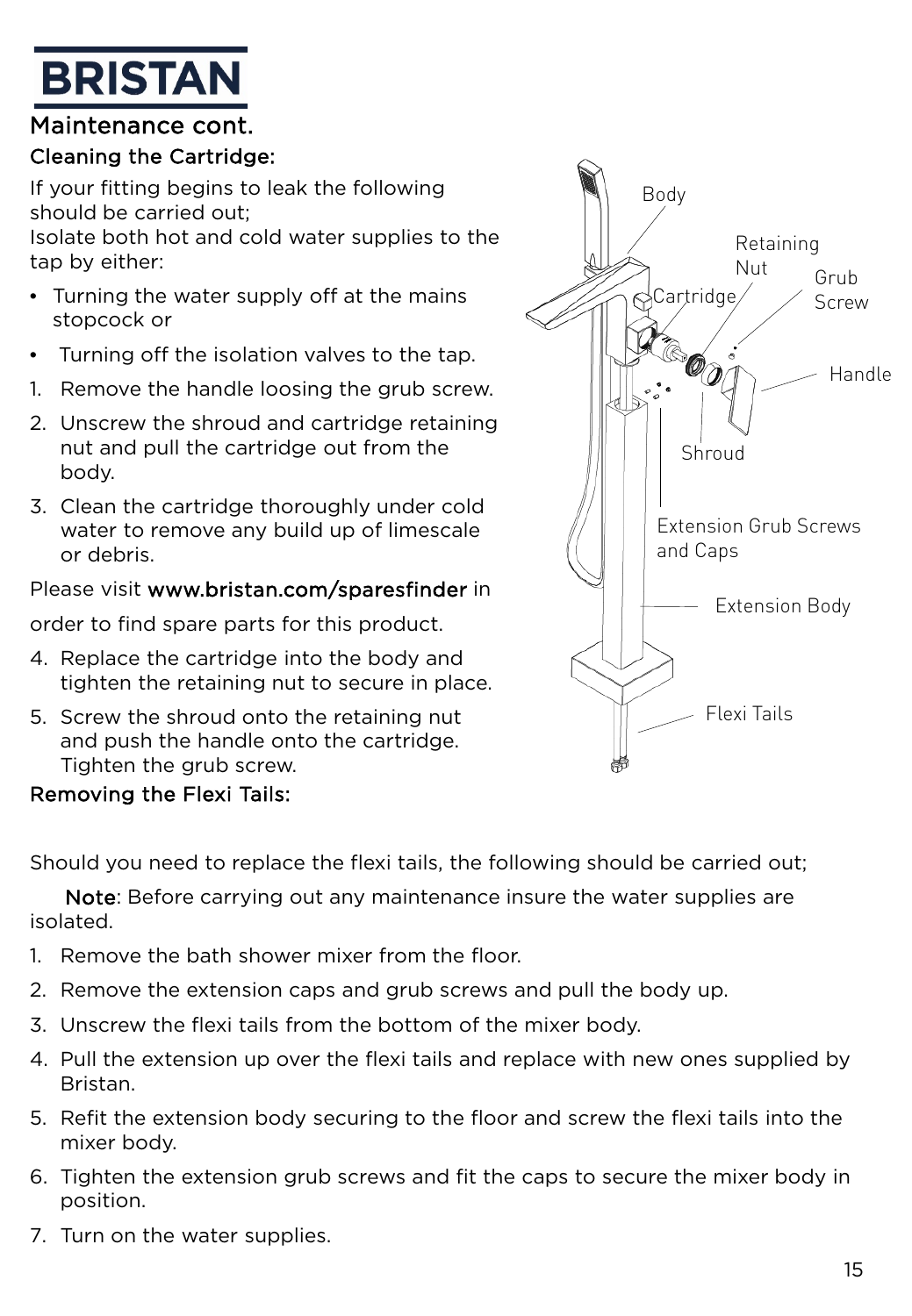

# Troubleshooting

| Symptom                                                                      | Cause                                                                                             | Remedy                                                                                                |
|------------------------------------------------------------------------------|---------------------------------------------------------------------------------------------------|-------------------------------------------------------------------------------------------------------|
| No flow or poor flow<br>rate.                                                | Partially closed stop or<br>service valve in water supply<br>pipework to the tap.                 | Open stop or service valve.                                                                           |
|                                                                              | Head of water is below the<br>minimum distance required.                                          | Refer to the Specification<br>section for minimum<br>pressures required.                              |
|                                                                              | Possible airlock / blockage in<br>supply pipework                                                 | Remove water supplies from<br>the fitting and flush the<br>system to remove any<br>airlocks / debris. |
|                                                                              | Cartridge / Valve not<br>opening fully.                                                           | Service fitting. Refer to<br>maintenance section on<br>pages 15-16.                                   |
| Water dripping for a<br>few seconds after<br>the tap has been<br>turned off. | This is caused by 'capillary<br>action' and residual water in<br>the spout being siphoned<br>out. | This should only last for a<br>couple of seconds, and is<br>normal after use.                         |
| Constant dripping $/$<br>leaking when the tap<br>is not in use.              | Cartridge / Valve not fully<br>shutting off.                                                      | Service fitting and replace<br>cartridge. Refer to<br>maintenance section on page<br>$15-16.$         |
| Fitting does not turn<br>on.                                                 | Water supplies not turned<br>on.                                                                  | Check that the water<br>supplies to the fitting are<br>turned on.                                     |
|                                                                              | Closed stop or service valve.                                                                     | Open stop or service valve.                                                                           |
| Water does not<br>come out of the                                            | Diverter mechanism not fully<br>open.                                                             | Pull the diverter out fully and<br>twist to lock into position.                                       |
| showerhead when<br>using the bath<br>shower mixer.                           | Insufficient water pressure /<br>header height.                                                   | Refer to the specification<br>section for minimum<br>pressures required.                              |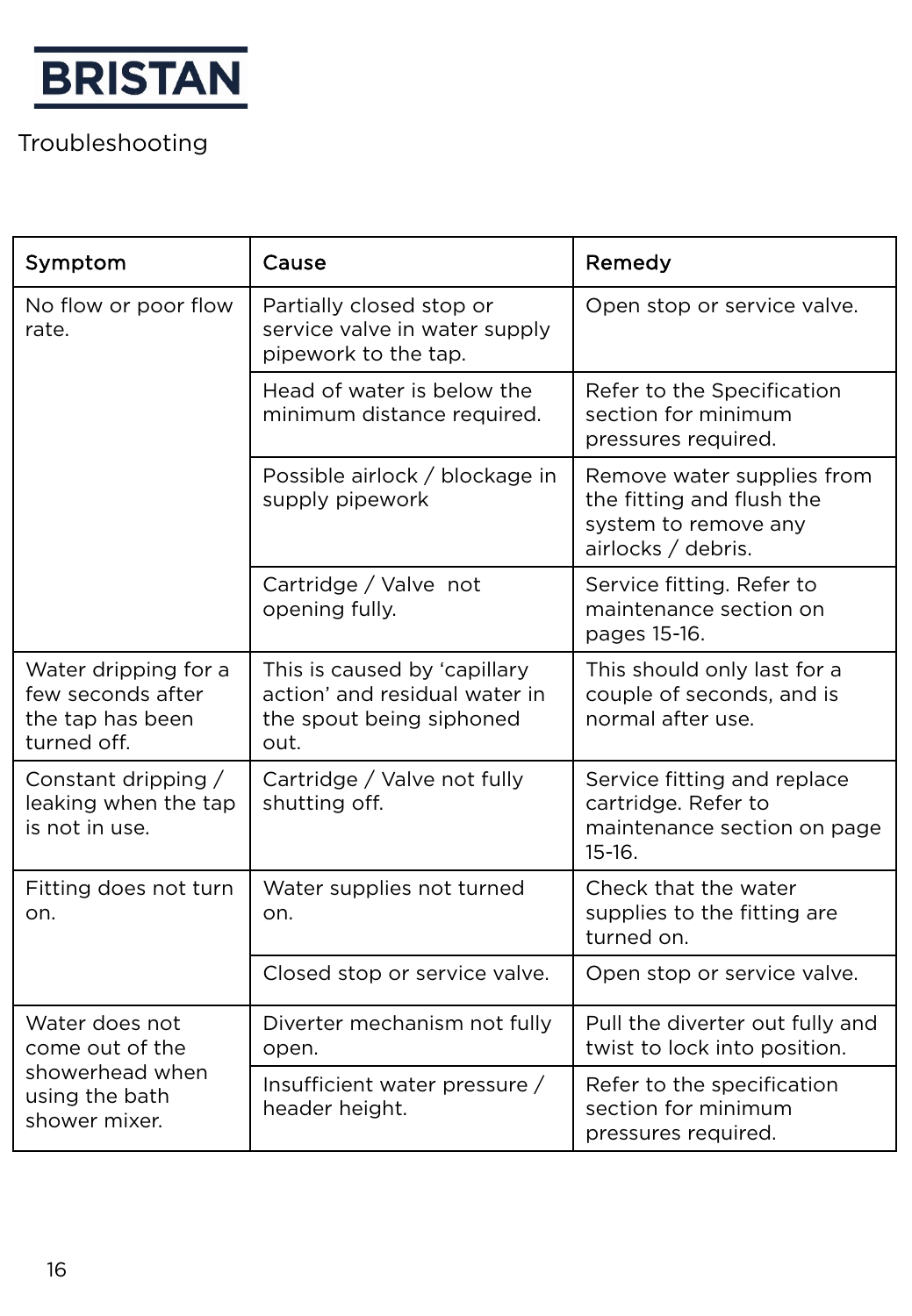



At Bristan, we want to make things as easy as possible for our customers.

That's why we offer solid guarantees on all our products, effective from the date of purchase, to give you peace of mind.

To start your free guarantee, simply scan the QR code and register your product. Alternatively, visit

[www.bristan.com/register](http://www.bristan.com/register) to register your product via a computer For full guarantee terms and conditions visit,

www.bristan.com/guarantees



We Know & We Care-